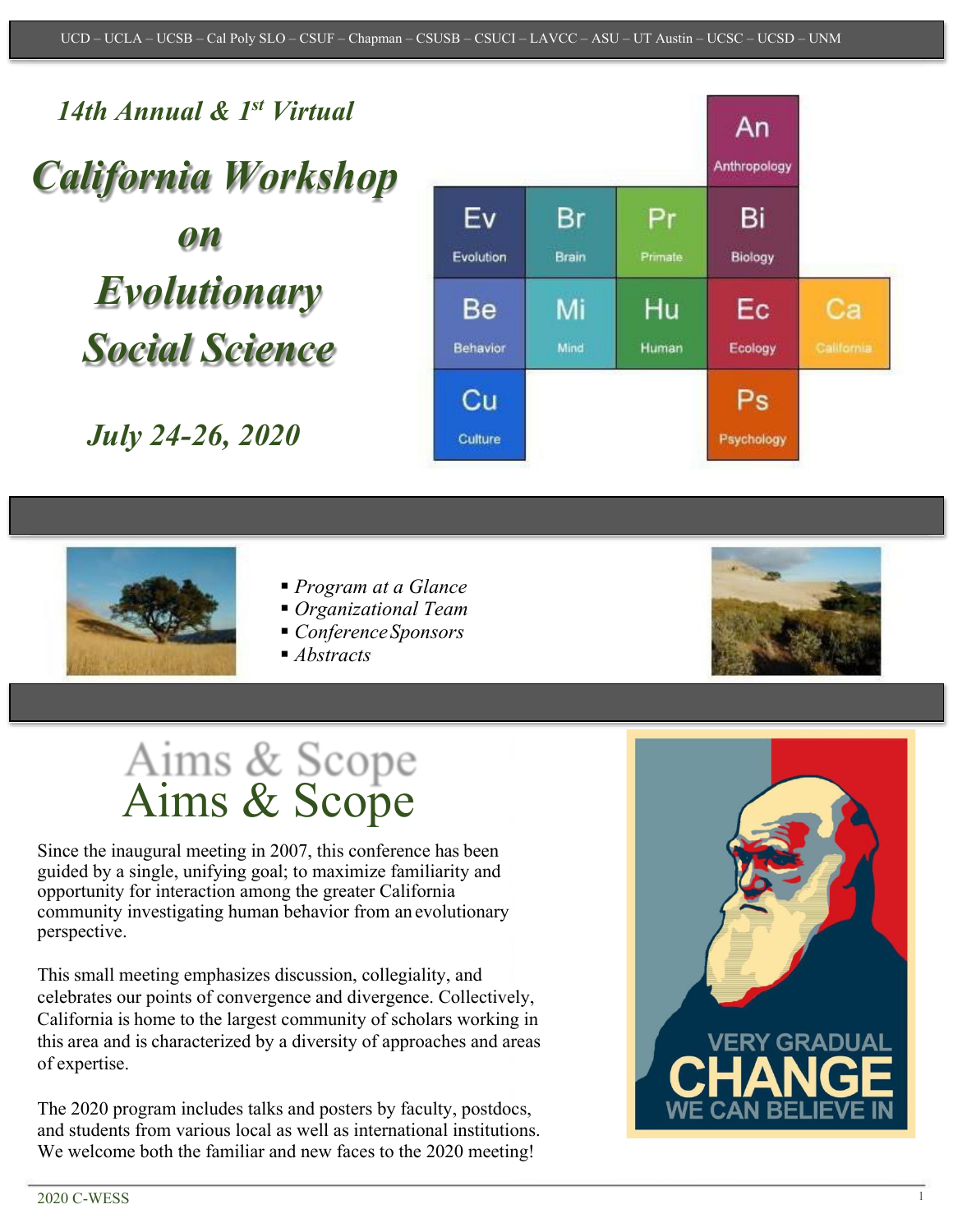# PROGRAM AT A GLANCE

*Friday, July 24, 2020* **1:00 pm – 2:00 pm** Welcome & Ice Breaker

**2:00 – 2:15 pm** Break

**2:15 - 3:45 pm** Alessandra Cassar *Finding the* Femina Economica*: A Trilogy*

**3:45 – 4:00 pm** Break

**4:00 pm- 4:20pm** Tadeg Quillien *When Do We Think That X Caused Y?*

**4:20 - 4:40pm** Patrick Durkee *Testing the Niche Diversity Hypothesis in 115 Nations*

**4:40 - 5:15pm** Michael E. McCullough *The Kindness of Strangers: How a Selfish Ape Invented a New Moral Code*

**5:15 pm -5:30 pm** Break

**5:30pm** Virtual Campfires

*Saturday, July 25, 2020* **10:30 am - 12:30 pm** Poster Session

**12:30 – 12:45 pm** Break

**12:45 – 1:00 pm** Welcome

**1:00 - 2:30 pm** Randolph M. Nesse *Sadness, Madness, and Natural Selection: How Evolution Makes Sense of Mental Disorders*

**2:30 – 2:45 pm** Break

**2:45 - 3:45 pm** Small Groups

**3:45 – 4:00 pm** Break

**4:00 - 4:20pm** Mei Mei *Body Odor Attractiveness and Ovarian Hormones in Women*

**4:20 - 4:40 pm** Spencer Mermelstein *I Have to Tell What She Said! Suspicious Claims Are Strategically Re-Transmitted in a Search For Information*

**4:40 - 5:15 pm** Adi Wiezel *Revisiting the Alpha Male Stereotype in Leadership*

**5:15 – 5:30 pm** Break

**5:30pm** Virtual Campfire

*Sunday, April 28, 2019* **10:45 am – 11:00 am** Welcome

**11:00 - 11:20 am** Denis Tatone *Human Infants Infer Distinct Social Relations from the Observation of Giving and Taking Actions*

**11:20 - 11:40 am** Asli Akdeniz *The Cancellation Effect at The Group Level*

**11:40 – 11:45 am** Break

**11:45 am - 12:05 pm** Christopher Graser *Sending Mixed Signals: how signaling dynamics affect selection for or against cooperation*

**12:05 - 12:25 pm** Mélusine B. Falleur *Temporal Discounting: A Missing Factor in Understanding Risk Taking*

**12:25 – 12:45 pm** Break

**12:45 - 1:45 pm** Small Groups

**1:45 pm – 2:15 pm** Break

**2:15 - 3:45 pm** Daniel M. T. Fessler *Evolutionary Psychological Observations, Conjectures, and Speculations on a Moment in History*

**3:45 pm – 4:00 pm** Break

**4:00 - 4:20 pm** Diego G. Beltran *Positive Interdependence Attenuates the Empathy-Altruism Relationship*

**4:20 - 4:40 pm** Qiankun Zhong *Institutional Similarity Drives Cultural Similarity Among Online Communities*

**4:40 - 5:15 pm** Sarah Alami *Modeling Spread of Covid-19 In Indigenous Communities*

**5:15 – 5:20 pm** Break

**5:20 - 6:00pm** Closing & Awards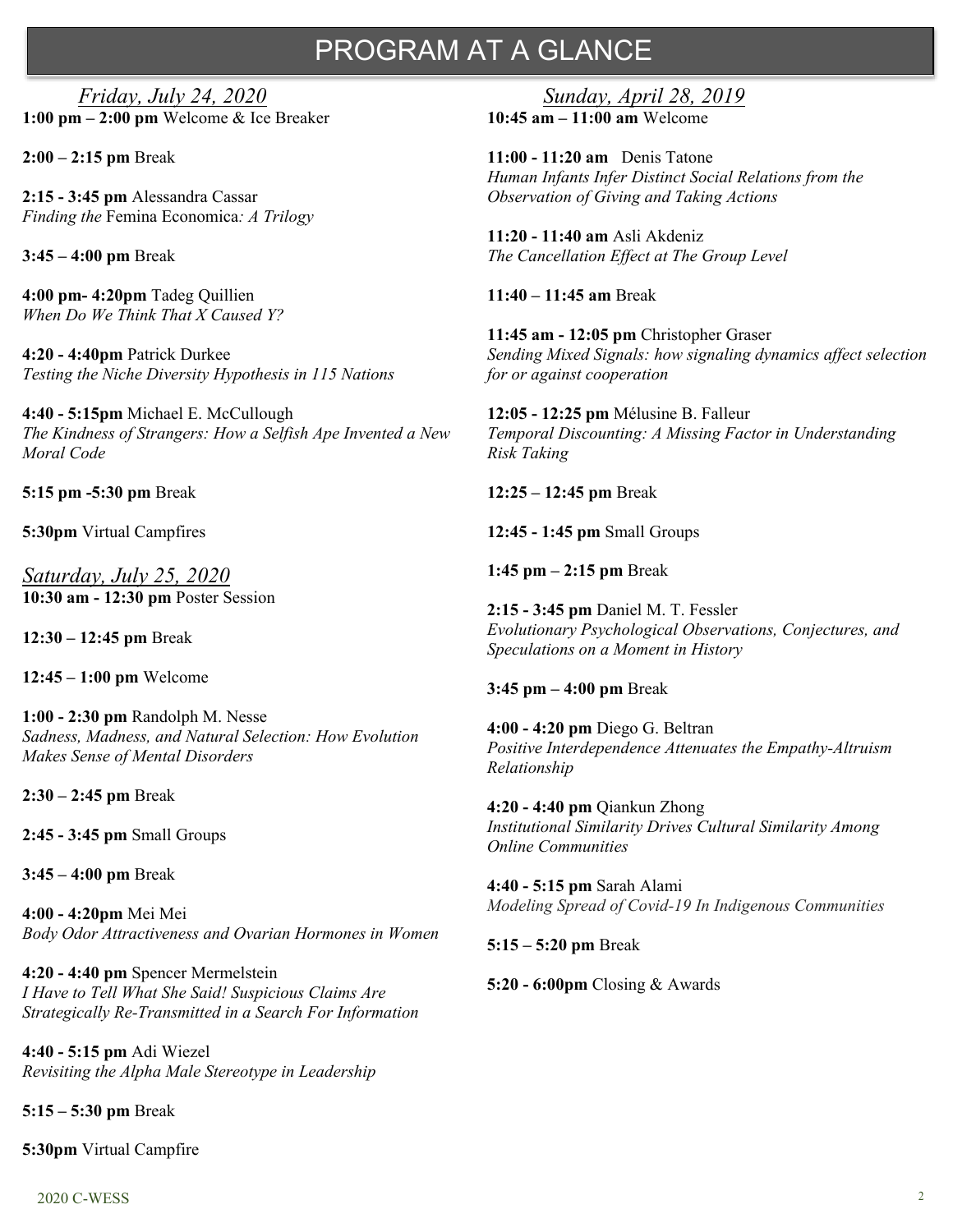# Workshop Organizers

*Student Organizers* **Frank Reyes**, Senior Organizer, **CSUF Brianna Ruff**, Junior Organizer, **CSUF Angela Polito**, Supporting Organizer, **CSUF Amanda Golden-Eddy**, Supporting Organizer, CSUF

*Faculty Organizer* **Elizabeth Pillsworth**, CSUF

*Supporting Team* **Cari Goetz**, CSUSB **Aaron Goetz**, CSUF **Aaron Lukaszewksi**, CSUF **Joseph Manson**, UCLA **John Patton**, CSUF **Samuel Levine**, CSUF

*Campus Reps* **Sarah Alami,** UCSB **Michael Barlev**, ASU **Cari Goetz**, CSUSB **Christina Moya**, UCD **Angela Polito**, CSUF **Stacey Rucas,** CalPoly **Kristine Chua**, UCLA **Dave Frederick**, Chapman U **Paul Smaldino**, UCM **Matt Zefferman**, NPS

**Conference Funding**

*Because of the move to a virtual Conference, CWESS 2020 was produced with no funding. However, we would still like to thank the following institutions for their generous support over the years:* Human Behavior and Evolution Society CSUF, Division of Anthropology CSUF, Psychology Department CSUF, Center for the Study of Human Nature Chapman University, Economic Science Institute UCLA, Center for Behavior, Evolution and Culture Cal Poly, Department of Social Sciences UCSB, Department of Anthropology UCD, Institute of Social Science

# Important Resources

Please refer to your email with the subject line "C-WESS Virtual Registration Packet" for the links and instructions to the attend talks, the poster session, the small group discussions, and the virtual campfires.

Or, click the following logo:

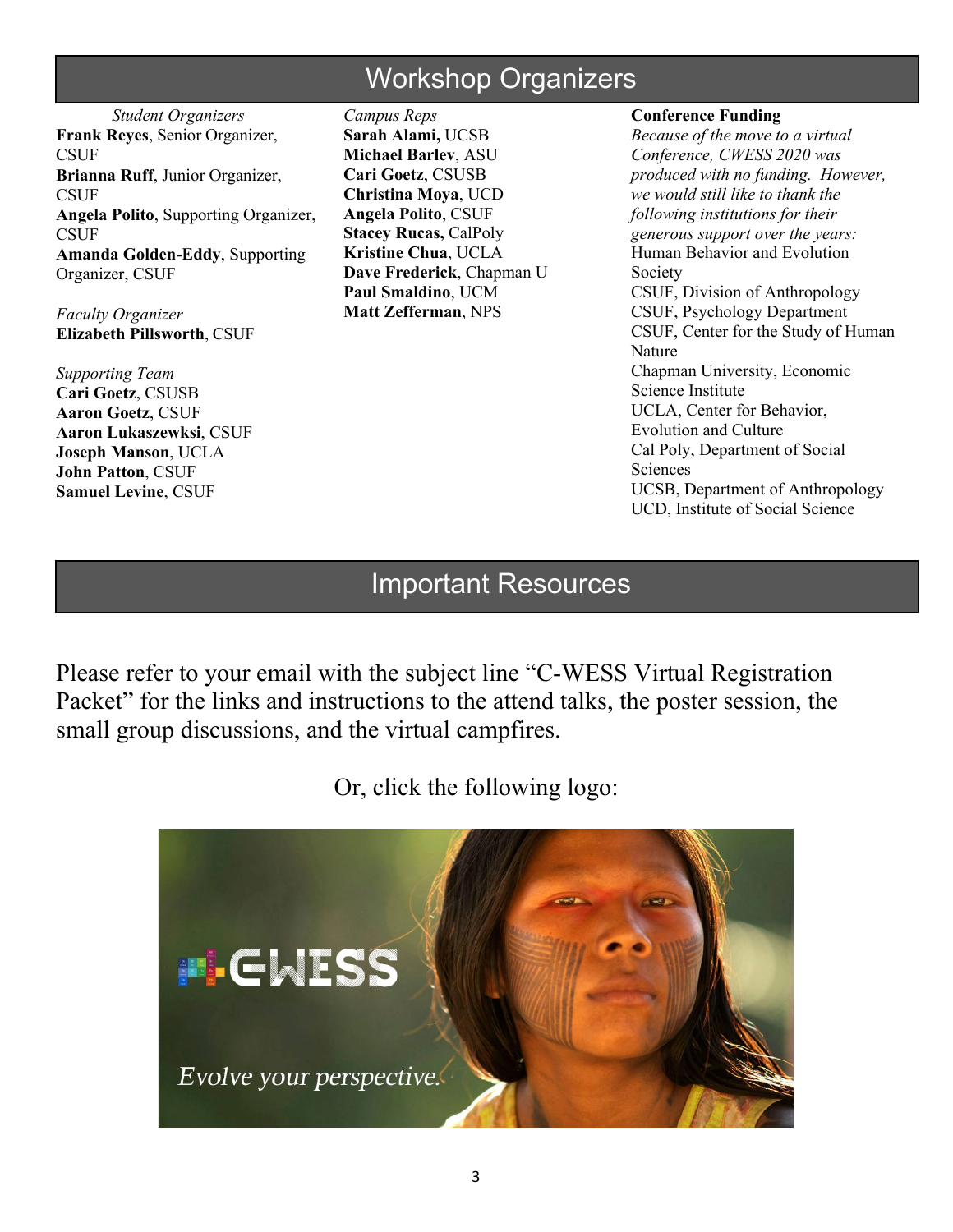# **Speaker Abstracts**

# *Friday, July 24th, 2020*

# **Finding the** *Femina Economica***: A Trilogy**

*Alessandra Cassar, University of San Francisco*

Despite Darwin's recognition of the importance of intrasexual competition, the topic of female competition has been largely ignored or viewed through a male's metrics. Economists, looking for reasons why women are rarely found in top jobs, have accumulated experimental evidence pointing to women's lower desire to compete than men. Consistent with recent interdisciplinary advances that have highlighted the evolutionary significance of female competition, with the sexes pursuing different competitive strategies and women reserving their most intense competitive behaviors for the benefit of offspring, I present a series of experiments whose results show that women compete as much as men once we change the experiments to include factors that matter to women. Results suggest that female competition can be just as intense as male competition given the right goals, indicating important implications for policies designed to promote gender equality. Including in contracts socially-mediated rewards and benefits explicitly tailored to children offers a policy tool with the potential to close the gender gap in the labor market. Finally, some preliminary work is presented on a possibly more unconscious female strategy: maternal depression as effective strategy to elicit social support.

#### **When Do We Think That X Caused Y?**

*Tadeg Quillien, University of California, Santa Barbara*

Everything that happens has a multitude of different causes. Therefore, the mind needs to solve the adaptive problem of identifying which causes are most relevant. I argue that one way to do that is to select the causes that are most highly correlated with the event, across counterfactual worlds. This simple theory parsimoniously explains many facts about human causal intuitions. As an illustration, I will present a re-analysis of a recent set of experiments on causal judgment, where a simple computational implementation of the theory has a better fit to the data than other models of causal cognition.

#### **Testing the Niche Diversity Hypothesis in 115 Nations**

*Patrick Durkee, University of Texas, Austin*

The niche diversity hypothesis offers an explanation for population differences in personality trait structure. A recent computational model of the hypothesis predicts that more niche diversity should be associated with (1) less trait covariation and (2) more trait variance. These predictions are currently supported by a single empirical study, which found that a proxy of country-level niche diversity was associated with lower average intercorrelations between BFI personality traits and higher average trait variance across 55 nations. In the current study, we sought to replicate these findings using publicly-available IPIP-FFM data from respondents sampled from 115 nations ( $N = 685,949$ ). We found that niche diversity was reliably inversely related to personality covariance, but only weakly related to personality variance across nations. These findings suggest that additional consideration of the socioecological realties in human societies is needed to further refine the model and our understanding of the nature of personality.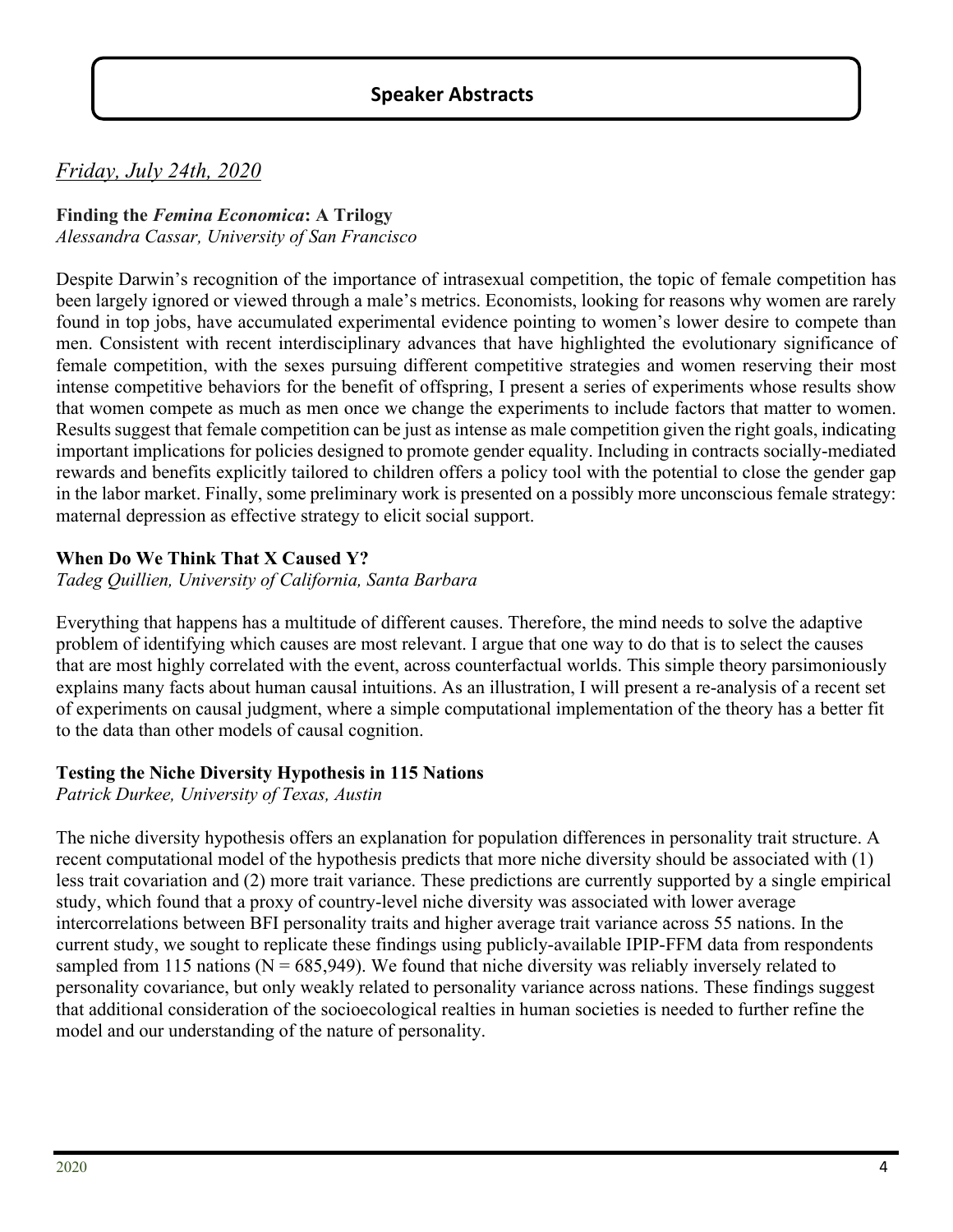#### **The Kindness of Strangers: How a Selfish Ape Invented a New Moral Code**

*Michael E. McCullough, University of San Diego*

Humans' generosity toward strangers cries out for a scientific explanation. Although evolutionary scientists are accustomed to viewing acts of generosity such as charitable giving, volunteerism, and coordinated relief efforts as the out workings of humans' evolved instincts for nepotism and reciprocity, history suggests that other instincts may be more important. In this talk, I trace the 10,000-year arc of human regard for the welfare of strangers, pointing to the instincts, ideas, innovations, and institutions that conspired to create the Golden Age of Compassion that earlier generations have bequeathed to us.

#### *Saturday, July 25th, 2020* **Sadness, Madness, and Natural Selection: How Evolution Makes Sense of Mental Disorders** *Randolph M. Nesse, Arizona State University*

Despite decades of research by thousands of scientists, the nature and causes of mental disorders remain intensely controversial. The expectation that we would find specific brain causes that define specific disorders has yet to succeed and all agree new approaches are needed. The evolutionary foundation that grounds studies of animal behavior offers opportunities to make psychiatry more like the rest of medicine. It recognizes emotions like anxiety and low mood as evolved defenses that are, like pain and cough, useful despite the costs and suffering they impose. Distinguishing emotional symptoms from diseases is fundamental and encourages looking for their causes by conducting a Review of Social Systems. However, such symptoms are often useless because of the Smoke Detector Principle, positive feedback in self-adjusting systems, and brain variations. Relationship problems and psychodynamic defenses can be understood in an evolutionary context. Out-of-control behavior eating disorders, addiction, and sexual problems—are better understood by examining how novel environments send control systems into vicious cycles. Vulnerability to psychosis and other highly heritable severe mental disorders may be explained by selection shaping traits to a point near a fitness cliff that maximizes gene transmission despite the risk that stochastic variation will leave some "off the cliff" and vulnerable to system failures. Evolutionary psychiatry is not a method of treatment, but it offers a framework that helps to resolve controversies and to suggest new studies that will lead to new treatments.

#### **Body Odor Attractiveness and Ovarian Hormones in Women**

*Mei Mei, University of California, Santa Barbara*

Women's odor samples during the fertile window are on average rated as more attractive than samples from the luteal phase. However, little research has examined relationships between women's odor attractiveness and their estradiol and progesterone concentrations. In this study, we examined the effects of estradiol and progesterone on women's odor attractiveness throughout the menstrual cycle. Forty-six women wore underarm pads overnight every five days for 30 days. They also provided daily luteinizing hormone tests, and saliva samples on the mornings of odor collection days. Sixty-six men rated the odor samples for pleasantness, sexiness and intensity. These ratings were regressed on the donors' estradiol and progesterone concentrations using multilevel modeling. Consistent with previous research, we found that odor samples during women's fertile window were rated as more attractive than samples collected outside the fertile window. In addition, there was a between-women effect whereby men rated the odors of women with higher mean estradiol concentrations as more attractive, which supports the position that men have evolved to attend to women's general reproductive condition. We found only null within-women effects of estradiol and progesterone on within-women changes in odor attractiveness, such that these hormones did not explain the fertile window shift in attractiveness.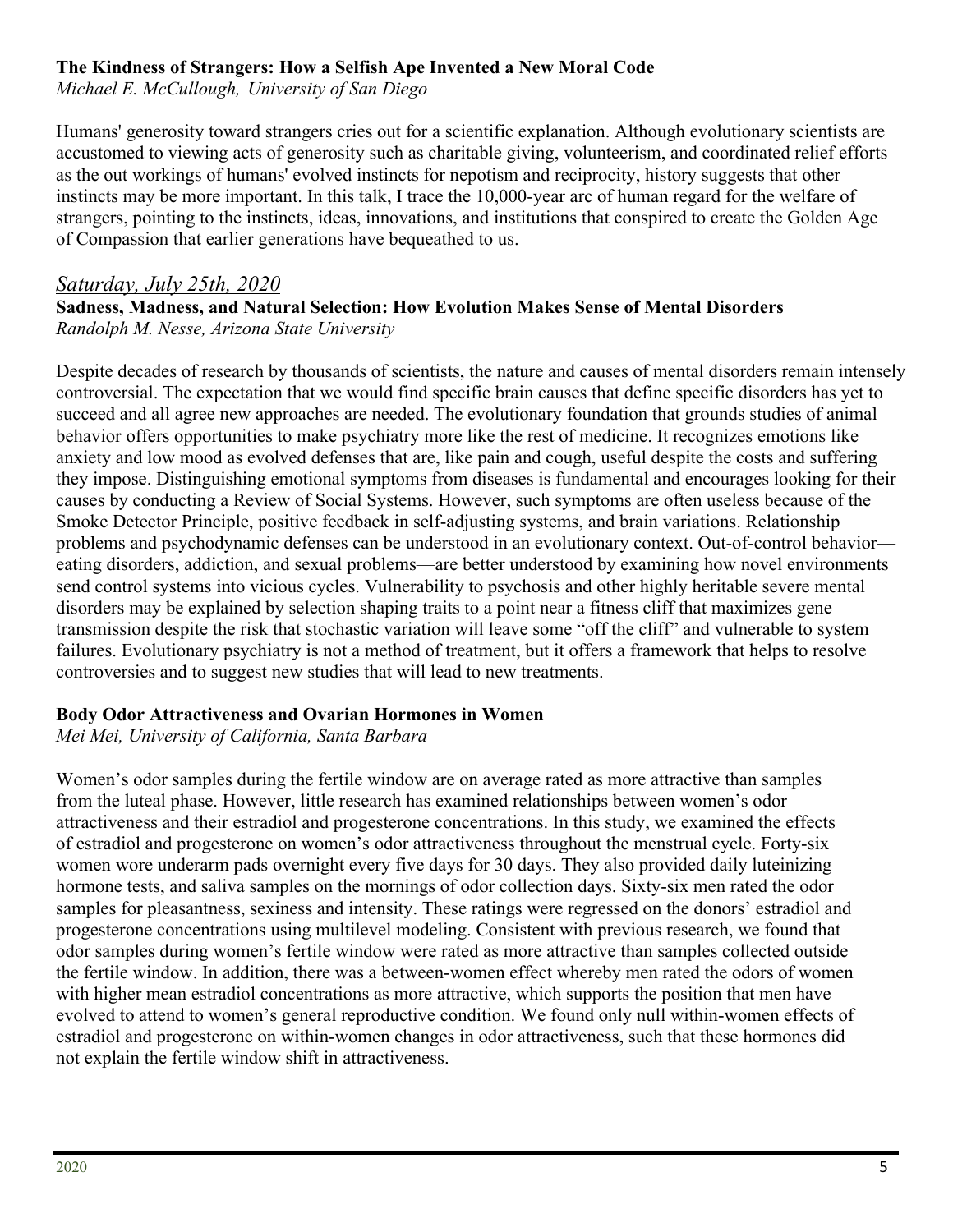# **I Have to Tell What She Said! Suspicious Claims Are Strategically Re-Transmitted in A Search for Information**

*Spencer Mermelstein, University of California, Santa Barbara*

A dilemma arises when someone tells us something that is inconsistent with our prior beliefs: perhaps we should update our beliefs to match, or perhaps we should reject the claim all together. We hypothesized that people are motivated to talk with others about claims that violate their existing beliefs as to learn more about them to help determine whether to accept them or not. In Exp. 1, participants ( $N = 320$ ) reported wanting to learn more about and talk with others about concepts that violated prior beliefs (counterintuitive concepts) compared to ordinary concepts. Further, across two forced-choice tasks, participants ( $N = 194$ ) were more likely to request additional information about counterintuitive versus ordinary concepts. In ongoing work, we investigate if people strategically report the source of the information they re-transmit to others. That is, when re-transmitting an epistemically uncertain claim, people are predicted to include the initial source of the claim when telling others about it, but not when the claim is consistent with prior beliefs. In this way, people may scope out the veracity of a claim, but do not suffer reputational costs of being associated with a message that is potentially false. Together, this line of work suggests the operation of mechanisms designed for evaluating communication while maintaining one's reputation.

#### **Revisiting the Alpha Male Stereotype in Leadership**

*Adi Wiezel, Arizona State University*

"The notion of a commonality between dominant "alpha males" in other species and humans is widespread. But evolutionary social scientists have pointed out that human leadership can also be acquired by prestige, which operates in a very different manner than dominance (based on knowledge and skills versus physical formidability and aggression). We present data from a series of experiments, and show how this distinction can illuminate a theoretically important disjunction between stereotypes of leaders and people's leader preferences. With regard to stereotypes, people continue to spontaneously think of males when they think of leaders, whether dominant or prestigious leaders, and across a wide range of disciplines. But contrary to classical assumptions, those stereotypes do not seem to translate into leader preferences. Instead, people strongly prefer leaders who are prestigious rather than dominant, and when there is a sex bias in preference, it favors female leaders. We discuss implications for leadership preferences, and suggest it may be time to increase public awareness about modern evolutionary views of leadership.

# *Sunday, July 26th, 2020*

# **Human Infants Infer Distinct Social Relations from The Observation of Giving And Taking Actions**

*Denis Tatone, Central European University*

Anthropological evidence suggests that particular sharing behaviors may predictably recur within specific relational contexts and may be thus exploited as relationally informative cues. Given their limited social experience, we expect cultural novices such as young children to be particularly likely to rely on such cues for discovering and differentiating social relations of the basis of sparse observations. The present study examines a specific hypothesis derived from this proposal, namely that infants interpret giving as indicative of social relations based on the principle of even balance. By systematically contrasting infants' representation of giving to that of superficially similar taking events, we showed that, despite being equally likely to infer dyadic transfer relations from either action (Exps. 1-4), 12-month-old infants encoded the direction of resource transfer (i.e., who gave to whom) only in the representation of giving (Exp. 5-6), and, conversely, transitively inferred novel relations only for social structures composed of taking relations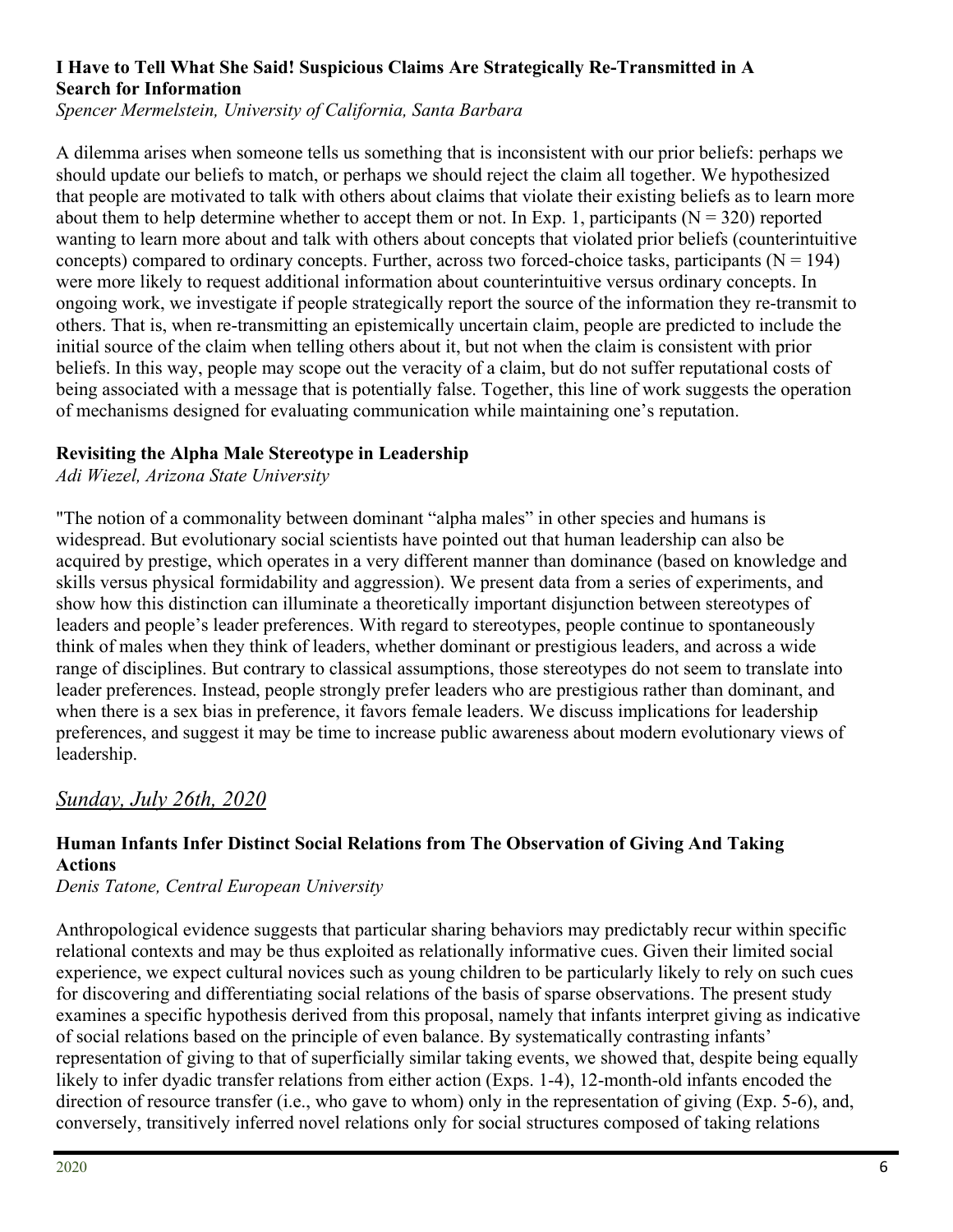(Exp. 7-8). We argue that the distinct inferences primed by the two transferring actions reflect the different directive standards regulating the relations respectively inferred inferred: one (for giving) based on a principle of even balance, which motivates the monitoring of changes in resource flow within the relation; the other (for taking), based on a principle of social equivalence, which licenses the attribution of transitivity properties to ensuing social structure. Taken together, these findings corroborate and extend to the domain of sharing the proposal that infants possess an abstract grammar of social relations and corresponding cues.

# **The Cancellation Effect at The Group Level**

*Asli Akdeniz, University of Amsterdam*

Group selection models combine selection pressure at the individual level with selection pressure at the group level. Cooperation can be costly for individuals, but beneficial for the group, and therefore, if individuals are sufficiently much assorted, and cooperators find themselves in groups with disproportionately many other cooperators, cooperation can evolve. The existing literature on group selection generally assumes that competition between groups takes place in a well-mixed population of groups, where any group competes with any other group equally intensely. Competition between groups however might very well occur locally; groups may compete more intensely with nearby than with faraway groups. We show that if competition between groups is indeed local, then the evolution of cooperation can be hindered significantly by the fact that groups with many cooperators will mostly compete against neighbouring groups that are also highly cooperative, and therefore harder to outcompete. The existing empirical method for determining how conducive a group structured population is to the evolution of cooperation also implicitly assumes global between-group competition, and therefore gives (possibly very) biased estimates.

#### **Sending Mixed Signals: how signaling dynamics affect selection for or against cooperation** *Christopher Graser, Universiteit van Amsterdam*

In evolutionary game theory, the handicap principle, i.e. the display of costly ornaments as signals for some unobserved quality, has been used to explain diverse phenomena, ranging from peacocks' tails to human altruism. Yet, signaling so far has only been modeled in a static context, assuming some exogenous distribution of unobserved quality levels. In this paper we make the unobserved characteristics endogenous, and examine how signaling affects their equilibrium distribution, assuming that these unobserved characteristics are heritable. In order to do that, we develop a model of partner choice with signaling, and apply it to a multilevel selection setting. Individuals interact in groups, and their unobserved quality is whether or not they will cooperate by contributing to a public good. We show that (1) signaling can substantially increase the equilibrium share of cooperators; and that (2) different signaling equilibria can exist for one and the same parameter configuration, with different equilibrium shares of co-operators. Moreover, (3) we find a new type of signaling equilibrium, in which both co-operators and defectors express the signal ("Pooling Signaling Equilibrium"). This equilibrium is stable, even though the signal holds no information in equilibrium. Further, we show that the level of cooperation in Pooling Signaling Equilibria is dependent on the difference in signaling costs of the different quality types.

# **Temporal Discounting: a Missing Factor in Understanding Risk Taking**

*Mélusine Boon Falleur, Institut Jean Nicod Ecole Normale Superieure*

Individual observations of risky behaviors present a paradox: individuals who take the most risks in terms of hazards (smoking, speeding, risky sexual behaviors) are also less likely to take risks when it comes to innovation, financial investments or entrepreneurship. This observation has led researchers to argue that risk preferences could be domain specific, or that they could have both a stable and an unstable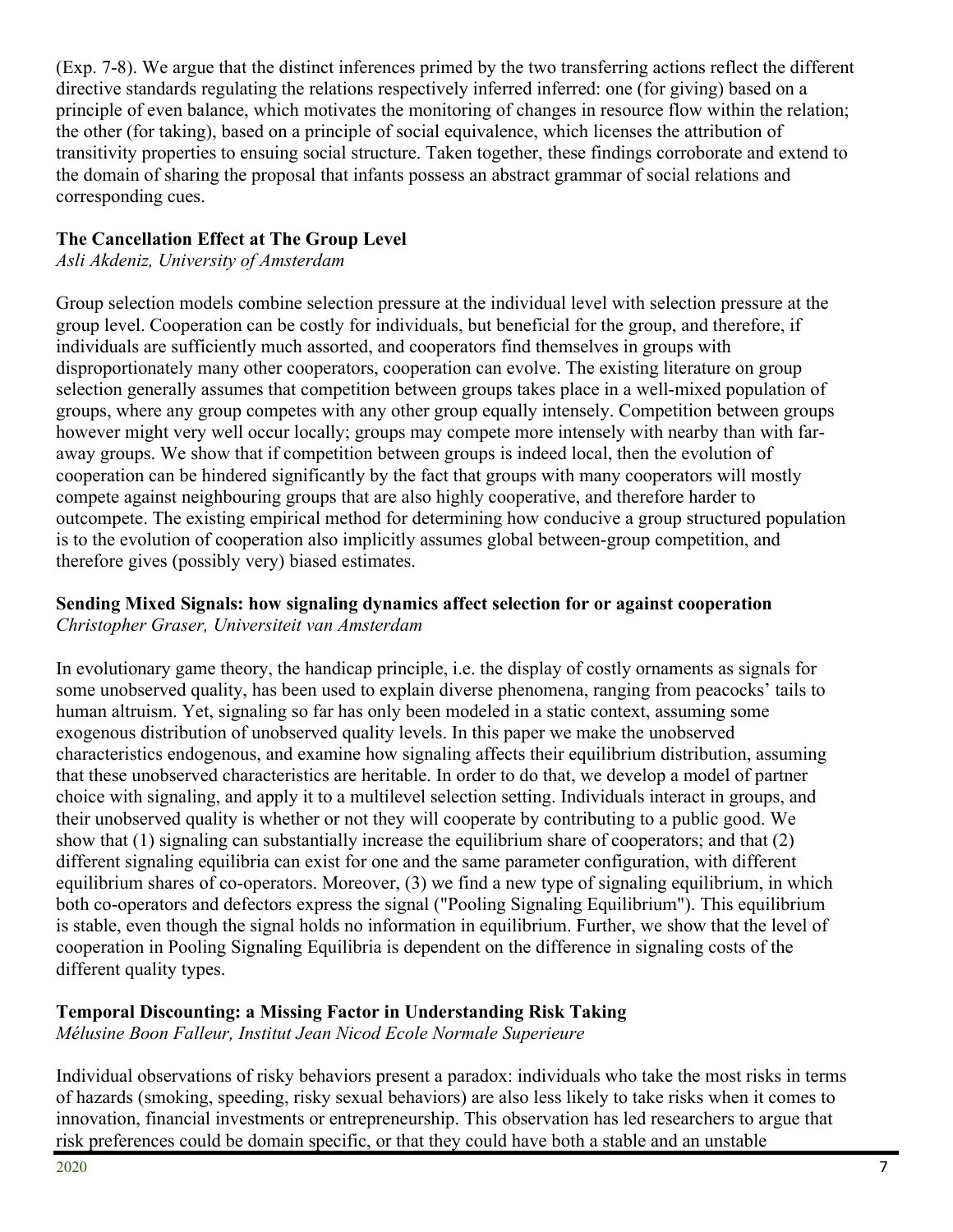component similarly to other psychological traits. In this article, we offer a radically different explanation for the heterogeneity of risk preferences. We propose that hazardous behaviors that harm an individual's capital (e.g., health, reputation) do not reflect a preference for a higher variance in outcome, but a preference for sooner rather than later benefits. Building on insights from evolutionary biology, we show that the marginal cost of such capital degradation depends on the relative importance of the future in the fitness of the individual. Individuals with short time horizons will thus neglect the costs of hazards (e.g. physical injury). Our approach accounts for the observed typology of risks taken by individuals in different socioeconomic groups, and explains why individual preferences over the variance of outcome, as measured in economic and psychology tasks, poorly correlate with real life hazardous behaviors. Our approach also suggests that public health policies that take into account the temporal dimension of risk taking will be more effective in deterring hazardous behaviors.

## **Evolutionary Psychological Observations, Conjectures, and Speculations on a Moment in History**

# *Keynote Speaker, Daniel M.T. Fessler, University of California, Los Angeles*

We are living in a period of historic upheaval. In the spirit of fostering discussion and collaboration, rather than trotting out slides depicting past research, I will instead offer interpretations of a variety of current events using (admittedly speculative) applications of evolutionary approaches to human behavior. I will first address a possible mismatch between mechanisms of COVID-19 transmission and evolved disease-avoidance mechanisms; discuss trade-offs between disease avoidance and the maintenance of close relationships; and consider possible host-pathogen dynamics in near-term COVID-19 evolution. I will then discuss partisan differences in COVID-19 prophylactic behavior in light of negatively-biased credulity and the salience of proximal versus distal threats. Turning to politics more broadly, I will consider how an understanding of coalitional psychology may shed light on populist movements, including both their capacity for expansive inclusion and the potential consequences of the under-determined nature of conceptualized opponents – a characteristic that can imperil scientific solutions to current and future crises.

#### **Positive Interdependence Attenuates the Empathy-Altruism Relationship**

*Diego Guevara Beltran, Arizona State University*

Attending to the needs of others often elicits empathic concern, another-oriented response congruent with the target's emotions that increases helping motivation. Empathizing facilitates the formation of interdependent relationships which can be called upon at later times of need. However, an over-reactive empathy system is physiologically taxing, potentially making oneself vulnerable to disease. Empathizing is also costly when deployed towards unreciprocating others. An effective empathy system should therefore down-regulate attunement towards distant others, while up-regulating attunement towards interdependent relationships. Due to costs of deployment—interdependence—rather than empathy, may guide helping motivation. Across four studies  $(N=1076)$  we find evidence that a) perceivedinterdependence was a better predictor of target-specific empathy than closeness or relatedness, b) perceived-interdependence attenuated the effect of dispositional-empathy on helping, c) perceivedinterdependence attenuated the effect of an empathic concern manipulation on helping, d) empathic concern only predicted helping in an independent (vs. interdependent) manipulation, and e) people made faster allocations of help when made to feel interdependent. Our results suggest that, when available, interdependence—rather than empathy—guide helping motivation. In follow-up work we seek to address why people who experience high levels of empathy are highly motivated to help others even in the absence of positive interdependence.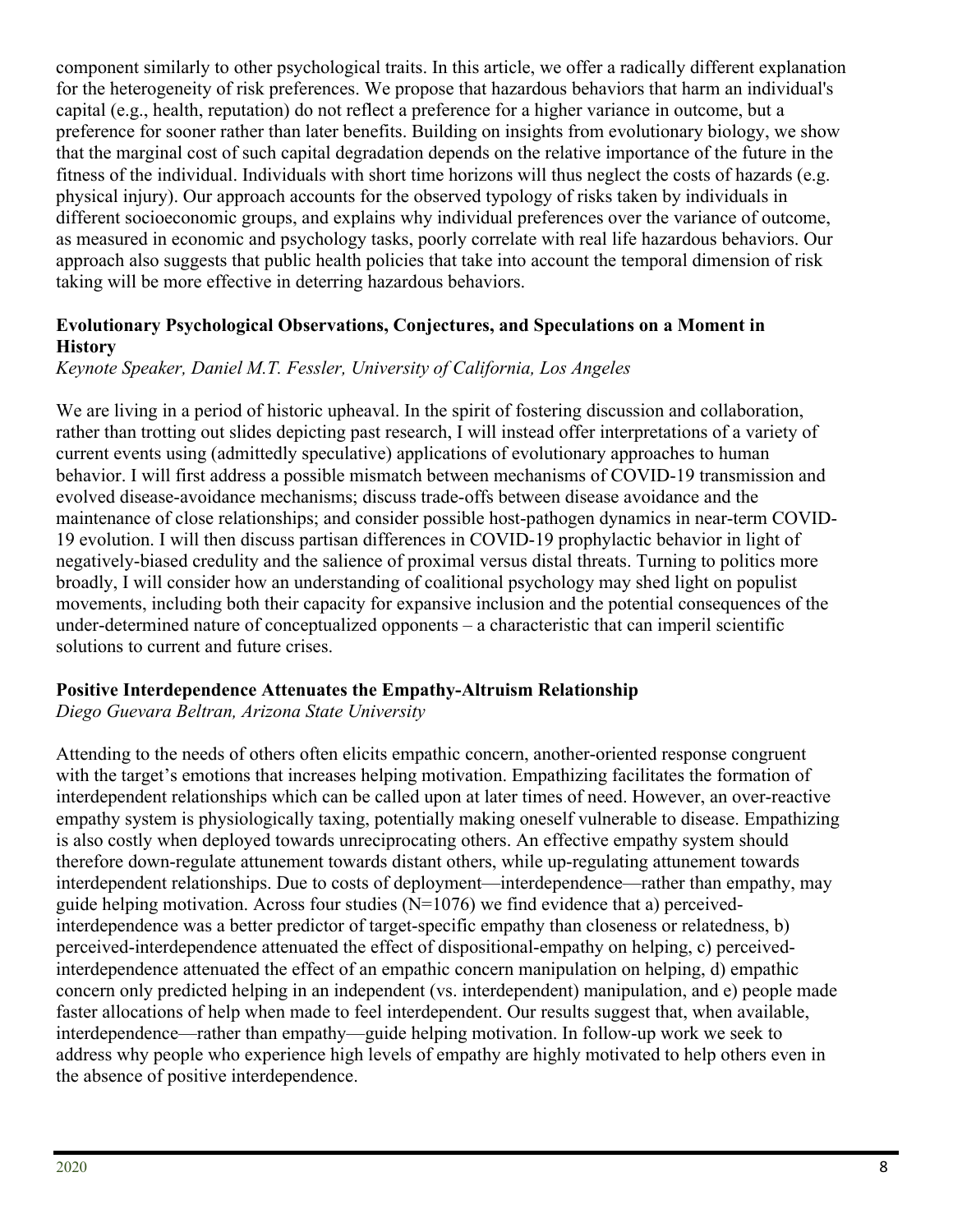#### **Institutional Similarity Drives Cultural Similarity Among Online Communities**

*Qiankun Zhong, University of California, Davis*

"How do institutions and culture interact in online communities? Using data on the membership and governance styles of 5,000 small-scale amateur-run online community web servers, we construct empirical measures for cross-server similarities in governance institutions and culture. These measures allow us to explore the emergence and evolution of each community's institutional framework along two key dimensions: 1) the influence of its institutional environment on its culture, and 2) the influence of its culture on its institutional environment.

We study the joint effects of common culture (as proxied by common membership) and common institutions upon each other, using a large population of communities that provide the game Minecraft as a web service. To establish the relative importance of culture and institutions on each other, we construct multiplex networks of user migration patterns and rule similarity communities, linking communities that are more similar either in their members or governance. We then use recent network analysis techniques to assess the causal relationships between shared culture and governance choices. We first identify a fastertimescale trend of servers developing from different institutions and culture to similar in both. We then disentangle the directionality of these effects to show that, while effects in both directions are evident, there is a much stronger role for institutions on culture than culture on institutions. Looking within the rule types that constitute a governance regime, we find that these processes are evident only within administrative and informational type rules, with no effect among communication or transaction rules.

#### **Modeling the dynamics of COVID-19 spread in small-scale subsistence communities**

*Sarah Alami, University of California, Santa Barbara*

Indigenous communities worldwide are especially vulnerable to COVID-19 complications and mortality due to common comorbidities, higher rates of extreme poverty, and poor access to healthcare compared to their non-indigenous counterparts. Many indigenous communities also have unique cultural practices, patterns of social organization, and social network structures that could influence the spread of infectious diseases. One way governments could help prevent or restrict outbreaks in these communities is through interventions informed by epidemiological projections. However, no models have been developed that predict the spread of the virus among indigenous groups by accounting for specific features of these populations.

The proposed project aims at modeling the spread of the coronavirus among the Tsimane, an indigenous population living in the Bolivian Amazon. Using secondary data collected by the Tsimane Health and Life History Project (THLHP), we characterize transmission pathways and social contact networks in Tsimane communities. We then use stochastic network models to simulate viral transmission across these networks, and assess key parameters of disease spread and the dynamics of transmission under different case scenarios, including the presence or absence of potential preventative and containment measures. The goal of these models is to predict: 1) likely routes of introduction into Tsimane communities, 2) how COVID-19 is expected to spread within and between communities, and 3) effective strategies for mitigation given local constraints. the novel prediction that an mediates prosocial contagion. Further, we idealistic attitude, which indexes others' expected degree of prosociality, moderates the relationship between exposure to prosocial cues and experiencing elevation. Our findings potentially inform both basic theorizing in the affective sciences and translational efforts to engineer a more harmonious world.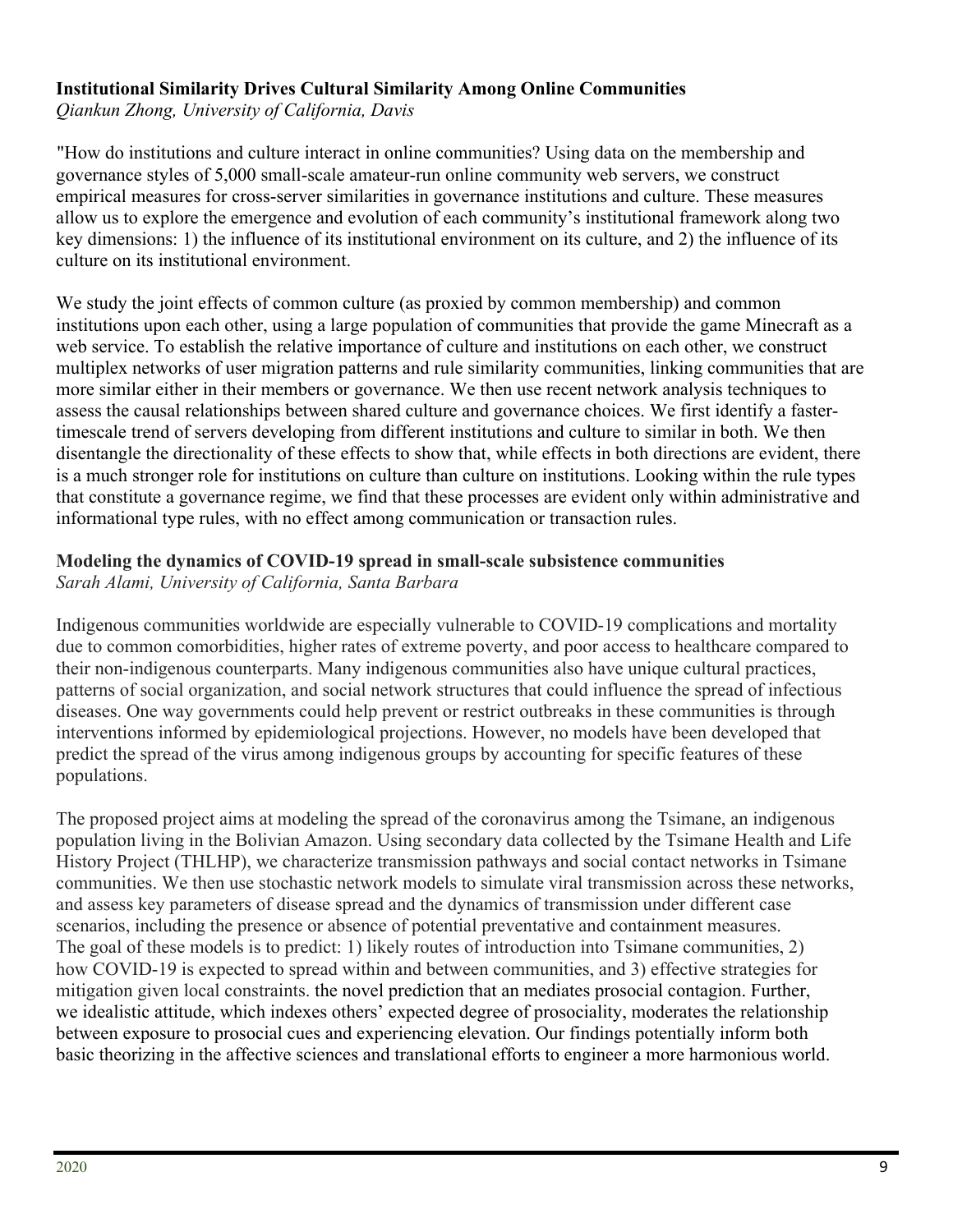# **Poster Abstracts**

## **It Happened to a Friend of a Friend: Inaccurate Source Reporting in Rumor Diffusion**

*Sacha Altay, Jean Nicod Institute, Nicolas Claidière, Aix Marseille Univ, & Hugo Mercier, Jean Nicod Institute.*

Culturally successful rumors are commonly attributed to a credible friend of a friend, but little is known about how this sourcing can boost rumors' propagation. In four online experiments ( $N = 2024$ ) we found that attribution to a credible friend of a friend increased a rumor's perceived plausibility, and participants' willingness to share it. Moreover, the credible friend of a friend attribution remained stable across multiple transmissions, instead of the number of friends mentioned increasing with each transmission. The main alternative was to only mention a friend (without credibility attribution). Even though this latter alternative dominated linear transmission chains, introducing a degree of redundancy allows the credible friend of a friend to persist or dominate. We suggest that the preference for attributing rumors to a credible friend of a friend reflects reputation management considerations.

#### **Anger Closely Tracks Apparent Undervaluation: Testing the Recalibrational Theory Of Anger Using An Act-Nomination Procedure.**

*Sonali Bargotra, CSUF, Brianna Diamond, CSUF, Heidi Duarte, CSUF, Patrick Durkee, UT Austin, Aaron Lukaszewski, CSUF*

The recalibrational theory of anger (RTA) suggests that anger is an evolved output of a complex computational system that functions to bargain for better treatment. This system operates through welfare tradeoff ratios (WTRs) that serve as the internal regulatory variable used to determine levels of investment allocated to another individual. Theoretically, anger functions to recalibrate, or raise, the WTR of an offending individual in an attempt to stipulate better treatment from them. To test the RTA, we hypothesized that there would be a significant positive relationship between reported anger and undervaluation. To evaluate this, undergraduate students (N=92) were asked to think of instances in which they felt slightly, moderately, or significantly undervalued. Responses to these prompts were compiled to create a list of 55 items. Participants were presented with the 55 randomised scenarios and asked how angry and undervalued it would make them feel. A simple linear regression was conducted on anger and undervaluation responses to see if reported undervaluation would predict reported anger. The regression analyses demonstrated that anger closely tracked undervaluation within the overall sample and specific individuals. Moreover, the slope of the individual subjects' anger on undervaluation explained variance in overall anger proneness, beyond subjects' average anger. These findings support our hypothesis and further supports that anger is regulated by feelings of undervaluation as a means of assessing another individual's WTR. Additional future analyses will examine the moderating effects of physical attractiveness and formidability in predicting the contingency of subjects anger on undervaluation.

# **Associations Between Self-Perceived Social Rank and Facets of Machiavellianism**

*Lucas Bowen, University of Texas at Austin, & Patrick Durkee, University of Texas at Austin*

Machiavellianism describes a person's tendency to pursue social rank through cynical, self-serving, and potentially amoral tactics. Previous research has found inconsistent relationships between machiavellian tendencies and perceived social rank. In this study  $(N = 582$  college students; 385 women), we investigated whether and how facets of machiavellian traits are differentially related to self-perceptions of two dimensions of social rank: dominance and prestige. Our results reveal interesting divergent and convergent associations between specific machiavellian facets and both dimensions of social rank across men and women. Discussion focuses on how future research could investigate why the use of machiavellian tactics to attain social rank may differentially relate to perceptions of dominance and prestige.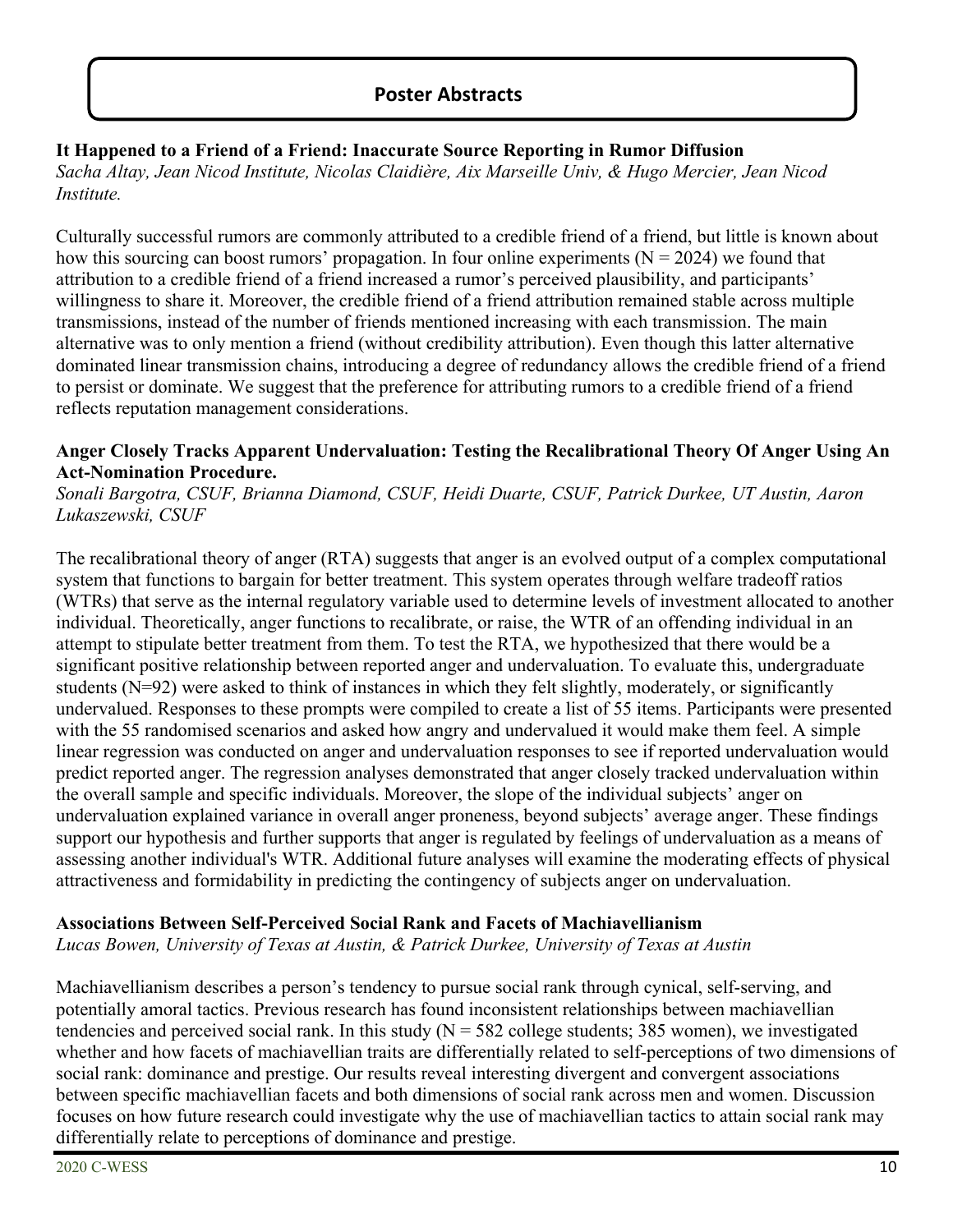#### **Are Perceptions of Behavioral Phenotypes and Social Value Influenced by Perceptual Cues to Mortality Risk?**

*Vanessa Bruno, CSUF, Nina Rodriguez, CSUF, Kristine Chua, UCLA, Joe Manson, UCLA & Aaron Lukaszewski, CSUF*

Formal theoretical models predict that variation on an individual's behavioral strategy is calibrated in response to an individual's mortality risk. Individuals with a high mortality risk are expected to adopt a fast life strategy (e.g., more impulsive and riskier, unlikely to consider future consequences, etc.). In contrast, individuals with a low mortality risk are expected to adopt a slower life strategy (e.g., safer and more cautious, more futureoriented, etc.). A primary goal of the research is to test whether mortality risk estimates taken from individual life insurance policies predict behavioral indicators of variation along the fast-slow continuum and whether observers can detect other individuals' mortality risk based on visual cues. If the predictions of my research are supported, this would not only help develop a new method for the empirical assessment of mortality risk, but it would also suggest that cues to mortality risk are essential factors in how we perceive others. This finding would have basic implications for the design of human social cognition, as well as applications to understanding stereotype-based prejudice in educational and occupational settings.

#### **Sex Differences in Sexual Disgust: A Cross-cultural Analysis**

*Courtney Crosby, David Buss, Carlota Batres, Harrison Kitema, Illia Yahiiaiev, Karine Malysheva, Andrii Trofimov, Adil Samekin, Tatyana Rezvushkina, Telman Seisembekov, Artyom Dontsov, Symbat Abdramanova, Egor Burtsev, Sergei Vykhodtcev, Kseniya Mikhalchenko, Cezar Giosan, Adrian Gorbanescu, Cornel Mincu, Violeta Rotarescu, Zeno Cretu*

Sexual disgust is an emotion hypothesized to aid in mate selection, deterring individuals from selecting suboptimal mates or from engaging in risky sexual activities. Sexual disgust thresholds tend to be higher for men than women, and these differences are large and robust. Varying types of context-specific input might result in cross-cultural differences in sexual disgust activation, which may have important implications for understanding these sex differences. In this study, we examined the universality and cultural specificity of six factors of sexual disgust, as well as sex differences among these factors in seven different nations ( $N = 4,771$ ). Results reveal significant sex differences and moderate effect sizes for levels of disgust towards Same-sex sexual activities between men and Promiscuity in five of the seven cultures examined. Discussion focuses on interesting variation between and within cultures in levels of sexual disgust and how these results can inform future research testing sex differences in this emotion.

# **Have Gender Differences in Desires for Casual Sex Disappeared? Methods and Moderators Matter.**

*David Frederick, Chapman University* Have gender differences in desire for casual sex disappeared? Recent studies suggest men and women are largely similar in their desire for short-term mating, especially after controlling for social stigma and other proximate factors (Conley et al., 2011, 2013). Across five national and college student samples (total  $N =$ 59180), we examined how methodological approach and personal characteristics of potential sex partners strongly moderate the size of gender differences in interest in casual sex. Looking at partner characteristics, sex differences were partially attenuated when potential partners had high athleticism, social status, and resources. Looking at methodological approach, gender differences varied substantially across the "ideal," "minimum," and "maximum" number of partners desired. The findings also highlight, however, substantial variability within each sex and also constraints on men's openness to having many sex partners. These findings have implications for gender researchers who emphasize a "minimizer" versus "maximizer" approach to framing the size and nature of sex differences, as well as to evolutionary and sociocultural perspectives on sexuality.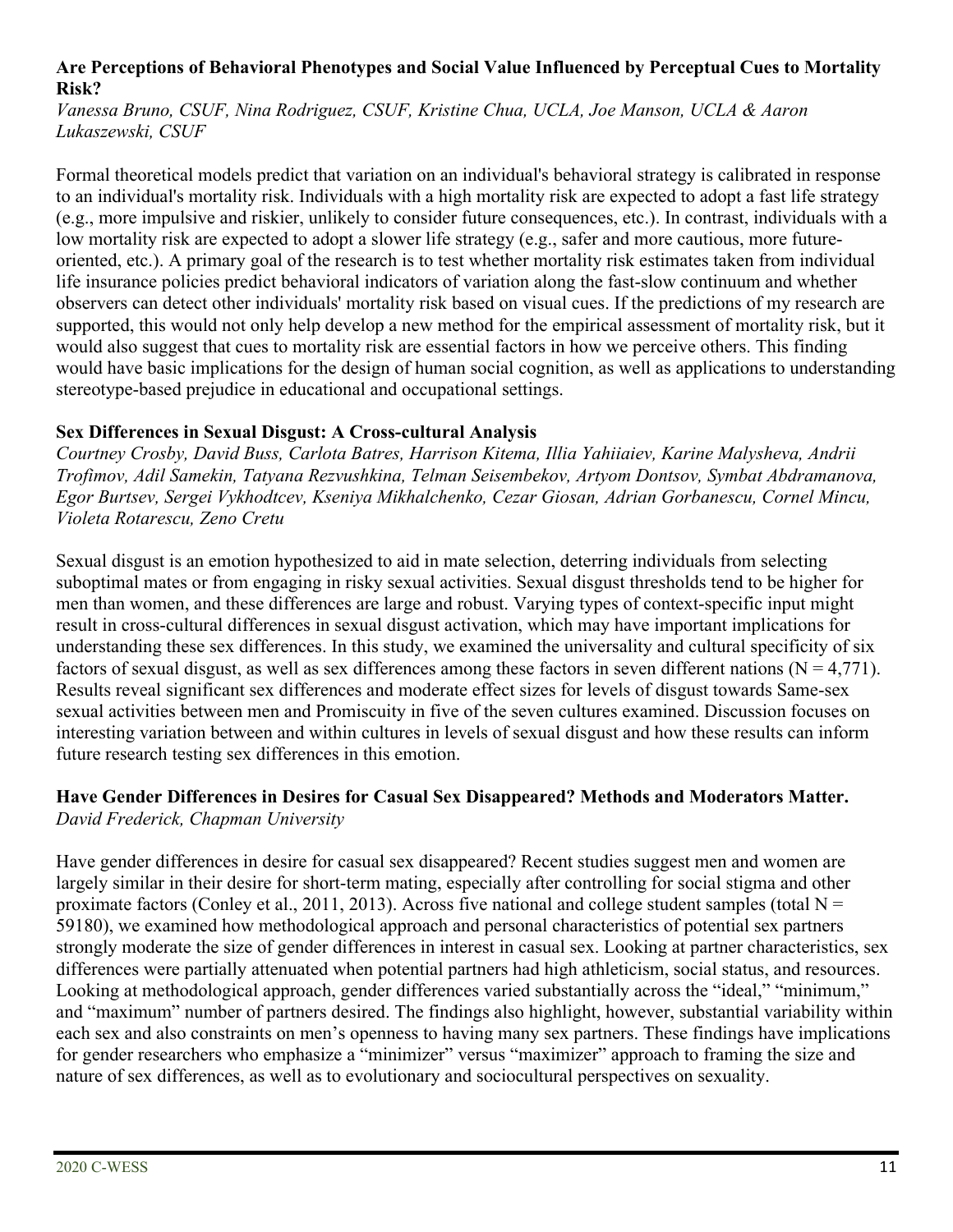## **Attitudes Toward Third Party Casual Sex Predict Rape Myth Acceptance: A Test of The Reproductive Morality Model**

*Rebecka Hahnel-Peeters, CSUF & Aaron Goetz, CSUF*

Humans are a highly moralizing species. Traditional models of morality propose that moral attitudes are an output of political orientation and religiosity; however, research is beginning to suggest that political orientation and religiosity are better understood as outputs of a self-interested model of morality. The Reproductive Morality Model understands moral judgments toward social issues, religiosity, and political ideology through individual differences in mating strategies. We proposed that individual differences in rape myth acceptance (RMA) are driven by attitudes toward others' casual sex—associating rape victims with promiscuity to keep the "price of sex high". We examined the relationship between political ideology, attitudes toward others having casual sex, and RMA. We hypothesized that individuals who condemned others engaging in casual sex would accept more rape myths compared to individuals who did not condemn others' casual sex. Our hypothesis was supported for men,  $(b = -0.26, t(159) = -2.73, p = .007, F(3,159) = 18.36, p = 2.8E-10$  but not women,  $(b = .11,$  $t(129) = 1.13$ ,  $p = .26$ ,  $F(3, 129) = 23.66$ ,  $p = 2.9E-12$ ). Men who condemned others' casual sex were statistically more likely to accept rape myths; however, the model did not predict the same for women. We call for considering morality from the perspective of a self-serving strategy to create an environment in which an individual's goals are upheld.

#### **Back to Nature: Does Exploitation Of Our Evolved Landscape Preferences Influence Perceived Housing Value?**

*Rebecka Hahnel-Peeters, CSUF, Samuel Levine, CSUF, & Aaron Goetz, CSUF*

Environments varied throughout history, and some offered more fitness benefits than others did. Evolved landscape preferences may influence how we manipulate our urban environment. In Study 1, we explored the naming conventions of apartment buildings and residential neighborhoods. A content analysis of 2,981 names of apartment buildings and neighborhoods was conducted using a program that employs Google Maps to gather names from each of the 48 contiguous states of the U.S. Each development name was coded as having nature words (e.g. valley), nature analogous words (e.g. west), or non-nature words (e.g. 1st street). Results strongly supported our hypothesis that more apartments and neighborhoods would contain nature words than not. 1,876 of 2,980 names (63%) were named after nature-inspired names. 1,104 of 2980 names (37%) were rated as notat-all nature. These proportions were statistically different,  $\chi$ 2(1) = 199.99, p = 2.09-45,  $\varphi$  = 0.26. Study 2 consisted of an experimental design using manipulated images of apartments and neighborhoods to contain either nature names or non-nature names. We hypothesized that residential spaces containing nature names would be valued higher compared to their non-nature named counterparts. Our hypotheses for Study 2 obtained mixed support. Residential spaces with nature titles ( $M = $305,569$ , SD = \$77,747) were, on average, estimated as 11.6 percent more expensive than residential spaces without nature titles  $(M = $294,611, SD = $71,417)$ , t(108)=1.94, p = .055. While not significant, residential spaces with nature titles  $(M = 5.34\%, SD = 4.28\%)$ were, on average, estimated to contain a lower vacancy rate compared to residential spaces without nature titles  $(M = 5.45\%, SD = 4.33\%), t(110)=0.55, p = .586.$ 

#### **Cultural Stressors: Exploring Pregnancy-Specific Anxiety in a pregnant, Latina cohort** *Delaney Knorr, UCLA, Dr. Molly Fox, UCLA*

This project examines how social support, discrimination, and pressure towards/against acculturation relate to pregnancy-specific anxiety (PSA) in a Southern Californian, pregnant, Latina cohort (n=217). Recent work shows that acculturation and discrimination influence state anxiety of Mexican-Americans throughout pregnancy (Preciado and D'Anna-Hernandez, 2017). We present correlated findings through use of similar, but distinct measures of cultural stress (i.e., Everyday Discrimination Scale, Multidimensional Acculturative Stress Inventory). Multiple linear regression models show that discrimination and pressure against acculturation were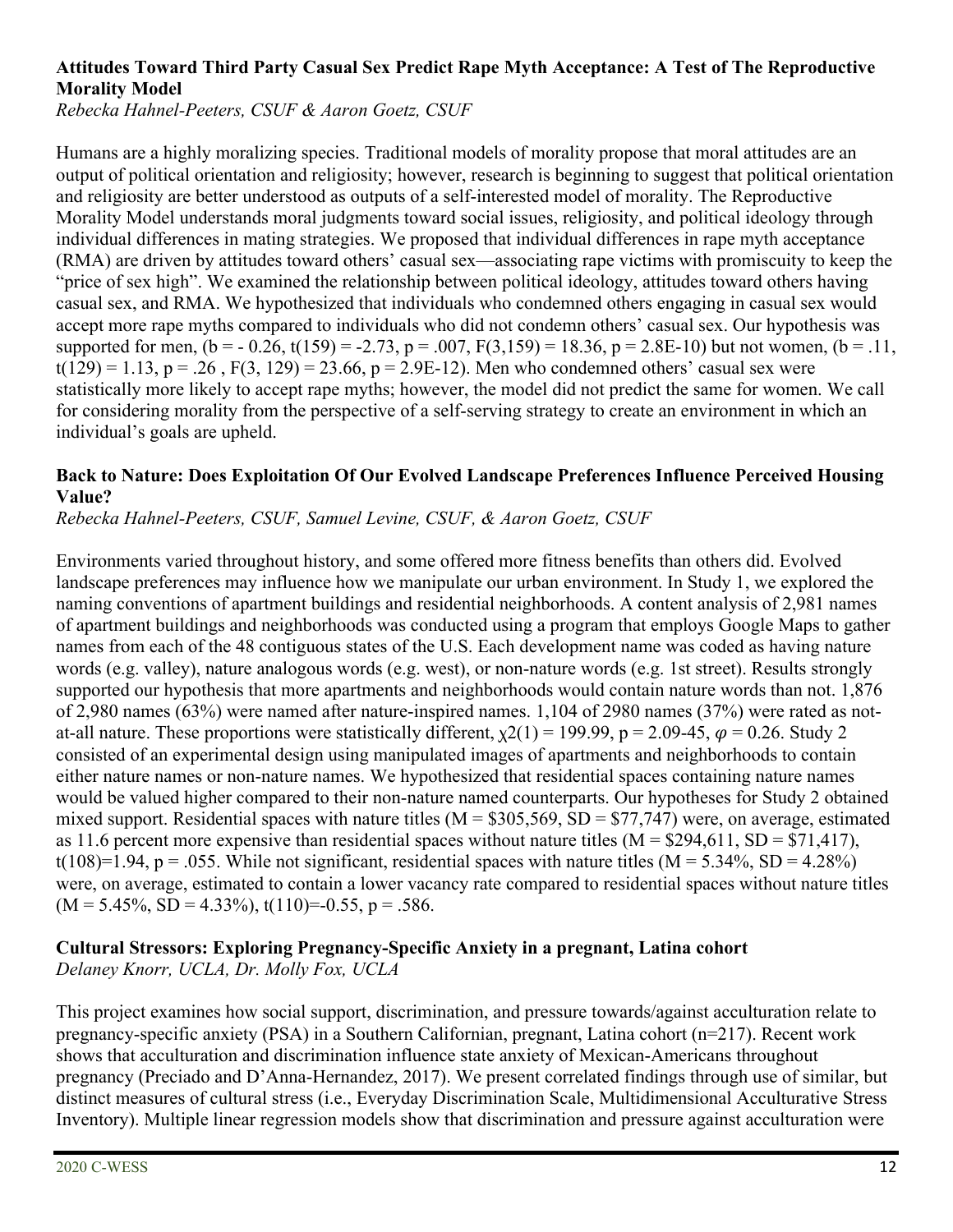significantly associated with increased levels of PSA, while controlling for parity, age, socio-economic status, and stress levels (beta=0.14,se=0.33,R2=0.180; beta= 0.05, se=0.02,R2=0.178, respectively). We fail to reject the null that social support and pressure to acculturate have 0 influence on PSA. Thus, there is no evidence that social support impacts PSA or acts as a buffer against these stressors. These null results may be due to specific cultural expectations, as family support is highly valued among Latinx communities. The disparity in pressure towards acculturation and pressure against acculturation may make sense when considering Los Angeles county is 48% Hispanic (Pew Research Center, 2013). These results validate the growing literature of cultural stress and pregnancy psychology and suggest culturally-driven complications in the importance of social support.

#### **Physiological Arousal Elicited by Physical Risk-Taking Predicts Subjective Time Dilation**

*Xianzhi Li, UC Merced, Dr. Jennifer Hahn Holbrook, UC Merced, Dr. Colin Holbrook, UC Merced*

Under arousing conditions of imminent peril, organisms appear to adaptively up-regulate attention, improving information-gathering byas well as facilitating richer memory consolidation and subsequent long-term recall (Roozendaal & Hermans, 2016). At the proximate level, this shift has been associated with subjective time dilation, the phenomenon by which encoding of greater information is qualitatively experienced as time moving at a slower rate (Stetson, Fiesta & Eagleman, 2007). Here, we hypothesized that anxiously arousing physical risk-taking might slow recollections of temporal duration. We measured 90 novice skydivers' perceptions of stimulus durations of three lengths (short: 2s, medium: 5s, and long: 6s), both before and after skydiving. The degree of risk-related physiological arousal was assessed according to average heart rate measured before and after jumping. Additionally, self-reported measures of fear, excitement, and pleasure were collected. As predicted, multi-variable growth curve models revealed that skydivers with faster heart rates experienced greater time dilation; consistent with prior work indicating that these effects are most pronounced when target stimuli are of longer duration (Fayolle, Gil & Droit-Volet, 2015), time dilation was only observed for the long stimulus duration in the present study. No time dilation effects obtained with regard to self-reported emotion. Although our design cannot distinguish whether the results reflect slower temporal perception while viewing the stimuli, subsequent recollection of the stimuli as having remained present for longer intervals, or both, the results are consistent with an adaptive capacity to encode richer information during contexts of threat-salient arousal.

#### **Does Masculinity Really Matter? A Meta-Analysis of the Relationships Between Sexually Dimorphic Traits in Men And Mating/Reproductive Outcomes**

#### *Linda H. Lidborg, Durham University, Catharine P. Cross, University of St Andrews, & Lynda G. Boothroyd, Durham University*

Humans are sexually dimorphic: on average men significantly differ from women in body build and composition, craniofacial structure, and voice pitch, likely mediated in part by developmental testosterone exposure. Hypotheses which attempt to explain the evolution of dimorphism in humans assume that more masculine men have historically achieved greater biological fitness. This may be because: more masculine men out-compete other men for mates; women preferentially select masculine men (e.g. due to their greater competitiveness and/or heritable immunocompetence); masculine men expend more energy on mating effort; and/or masculine men father more viable offspring. Thus far, however, evidence for an association between masculinity and mating/reproductive outcomes is unclear. We conducted the most comprehensive meta-analysis to date on the relationship between six types of masculine traits and mating/reproductive outcomes, comprising 474 effect sizes from 96 studies (total  $N = 177,044$ ). Body masculinity, i.e. strength/muscularity, was the strongest and only consistent predictor of both mating and reproduction. Voice pitch, height, digit ratios, and testosterone levels all predicted mating; height and digit ratios also predicted some reproductive measures in some samples. Facial masculinity did not significantly predict either mating or reproduction. There was insufficient evidence for any effects on offspring mortality. Our findings support arguments that strength/muscularity can be considered sexually selected in humans, but raise concerns over other forms of masculinity. We are also constrained by lack of reproductive data, particularly from naturally fertile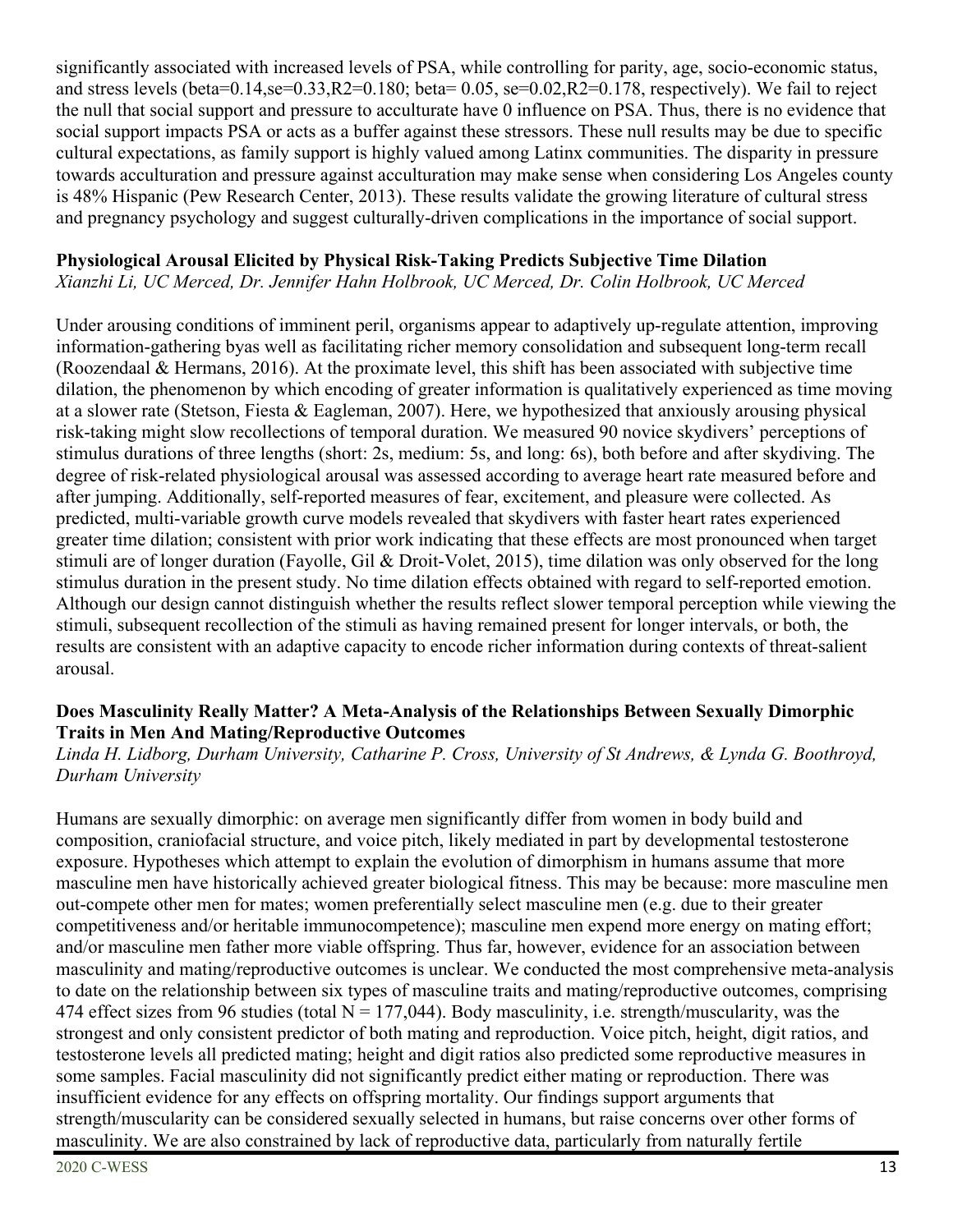populations. Our data thus highlight the need to increase tests of evolutionary hypotheses outside of industrialised populations.

#### **The Structure of the Mini-K and K-SF-42: A Psychological Network Approach**

*Joseph H. Manson, UCLA, Kristine J. Chua, UCLA & Aaron W. Lukaszewski, CSUF*

Disagreement persists regarding the usefulness of instruments that purport to tap a unidimensional human life history (LH) factor based on a set of self-reported personality, social, and attitudinal variables. Here, we take a novel approach to analyzing the psychometrics of two variants of the Arizona Life History Battery: the Mini-K and the K-SF-42. Psychological network analysis generates models in which psychological variables (thoughts, feelings, or behaviors) comprise the nodes of a network, while partial correlation coefficients between these variables comprise its edges. Centrality indices (strength, closeness, and betweenness) operationalize each node's importance, based on the pattern of the connections in which that node plays a role. Because childhood environments are hypothesized to influence adult LH, we tested the hypothesis that among the Mini-K items, and the K-SF-42 scales, those that tap relationships with parents are central to the networks (pairwise Markov random fields) constructed from these instruments. In an MTurk sample and a student sample that completed the Mini-K, and an MTurk sample that completed the K-SF-42, this hypothesis was falsified. Indeed, the relationships with parents items were among the most peripheral in all three networks. We propose that network analysis, as an alternative to latent variable modeling, offers considerable potential to test hypotheses about the input-output mappings of specific evolved psychological mechanisms.

#### **Twin Study of Tacit Coordination: A Semi-Naturalistic Context**

*Francisca J. Niculae, CSUF, Nancy L. Segal, CSUF, & William D. Marelich, CSUF*

Schelling (1960) defined Tacit Coordination (TC), as circumstances in which "two parties have identical interests and face the problem not of reconciling interests but only of coordinating their actions for their mutual benefit when communication is impossible." The distinction between cooperation and coordination is that coordination involves behavior by both interactants, while cooperation involves behavior by an actor leading to benefits for both partners. Hamilton's inclusive fitness theory suggests that coordinated actions should occur more frequently between individuals sharing relatively higher proportion of genes than those sharing fewer (1964). Support for this hypothesis comes from twin studies showing greater cooperation between monozygotic (MZ) twins than dizygotic (DZ) twins. The current report is the third in an ongoing twin study of TC, at California State University, Fullerton. The sample included 67 MZ twin pairs and 45 DZ twin pairs, between 12-72 years of age. Zygosity was assessed by a physical resemblance questionnaire or DNA analysis. Following Tacit Coordination research by Mehta (1994), twins independently answered a series of questions (e.g., name a book, name a color), then repeated this task with the instruction to produce the same answer as their co-twin. Previous analyses from 2008 and 2014 found significant effects from zygosity (twin type) and condition (self vs. pair) effects. That is, MZ twins outperformed DZ twins, and greater coordination was expressed in the coordination than individual condition. The present findings will be compared with the earlier ones, thereby refining theories concerning genetic contributions to coordination and partner success.

# **Cultural Evolution of Human Communication Technologies (300,000 B.C. to 2020 A.D.): Exploring Innovation Patterns**

*Mateo Peñaherrera-Aguirre, University of Arizona, and Eric Schniter, California State University Fullerton*

We explore the cultural evolution of human communication technologies, studying patterns of innovation. We construct a timeline of 92 communication technology innovations sampled over a span of 300,000 years ago until present. We coded attributes describing functional features of these technologies along with the time and place(s) of their innovation. We use multiple approaches to explore and measure the patterns of attribute covariation within our dataset and across space and time. We discuss the results of our findings and how they contribute to a broader research program exploring cultural evolution of communication technologies.